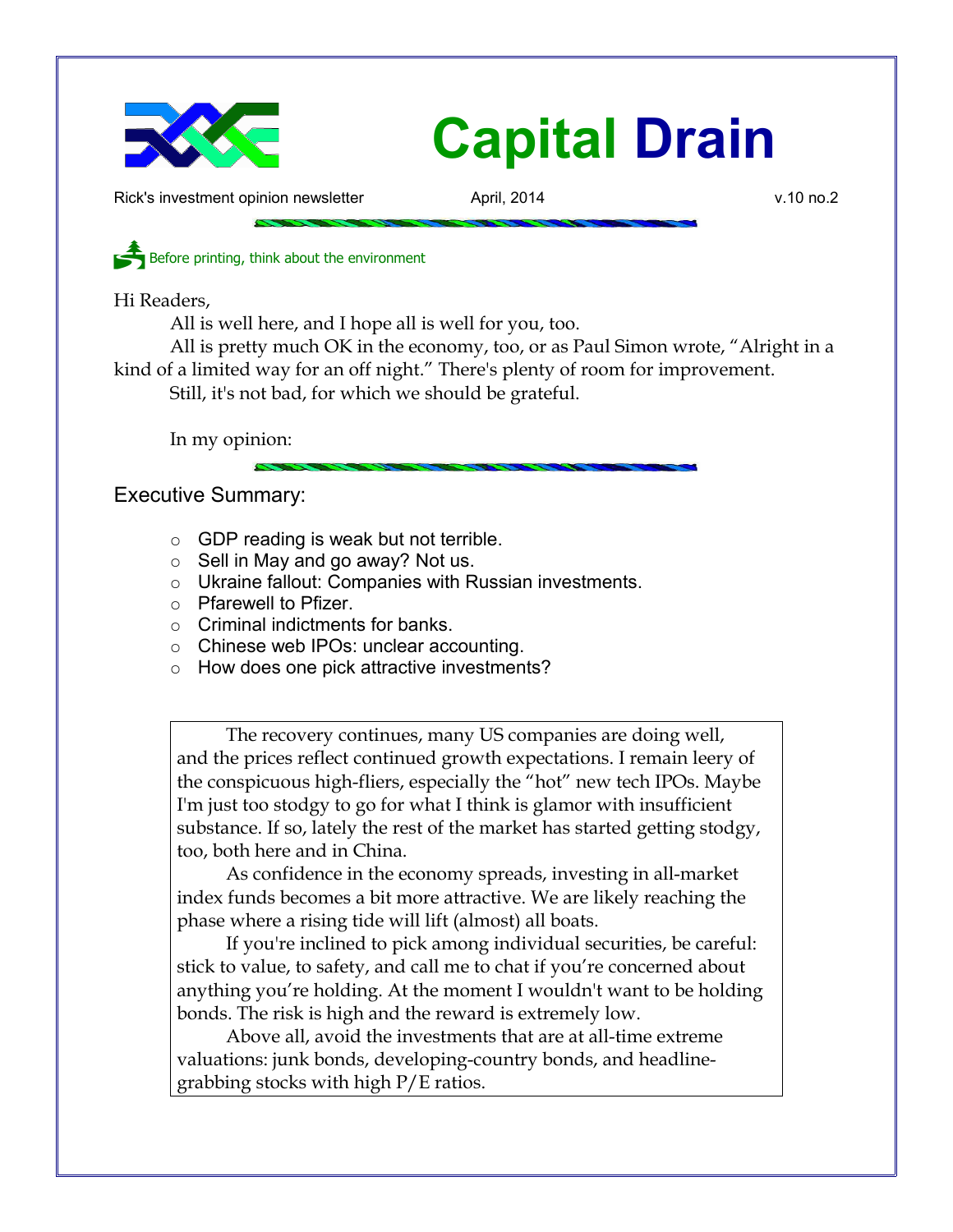## The Details:

No news is good news. On the economy at least, there really is not any earthshaking (or mind-changing) news: just the continued slow improvement.



The latest reading of **GDP**, the 'advance' first estimate of growth in the first three months of the year, was a disappointment but not a surprise. Growth was near zero, for some technical reasons (like inventory decrease) and some

obvious reasons, like terrible weather that kept shoppers home and builders idle.



The Leading Economic Indicators, which are measures of the economy that tend to predict the next few months of growth, are looking positive, according to both the Federal Reserve Banks' researchers, and the private Conference Board. That's nicely

reassuring. Slow is better than stopped.

That's good news for the US economy, but what we really want is good news for our investments. The link isn't perfect, but good GDP news helps.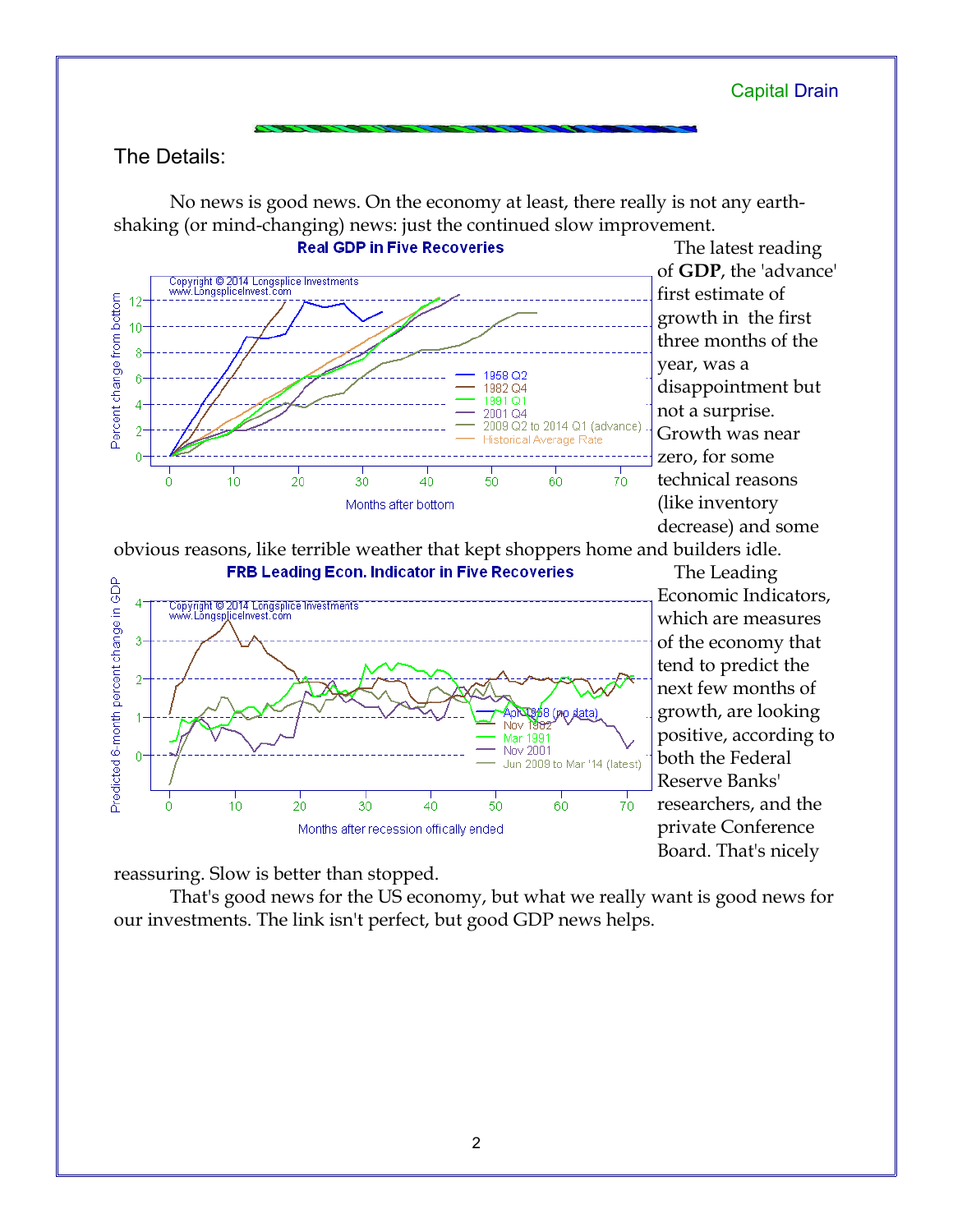

Our selection of dividend-paying stocks have played the tortoise to the high-tech hare lately, including a comeuppance for the hare in the last few weeks. Tech stocks had raced ahead since the end of the May '14 January correction, and were showing a

little of that good ole' irrational exuberance. They, in particular the highly speculative profitless social media stocks, have since fallen back to more nearly reasonable levels while other stocks have continued to climb.

I've written before about how Quantitative Easing and other forces have been driving safe government bond yields down, and dragging even risky junk bond yields downward with them. Investors have begun to wake up to the fact that some of these junk bonds are real stinkers, and they're reappraising their market choices. Super-low bond yields favor dividend stocks. Conventional wisdom has it that stocks are riskier than bonds, but common sense says that junk bonds are riskier than good-yielding blue-chip stocks.

The dividend stocks are also, for now, better protection against a general stock market downturn. The yield is appealing. One bit of Wall Street traders' lore is "**Sell in May and go away**." Statistically, most of the stock markets' rise has come in the months from November to April. The summer months tend to be sleepy, low-gain months at best, with a few famous stock plunges in early autumn. It's different with dividends, though. While followers of the conventional wisdom are getting next-to-no yield parked in Treasury notes, dividend stock holders get half a year of continued portfolio gains, even if the stocks don't rise. So, we stay put.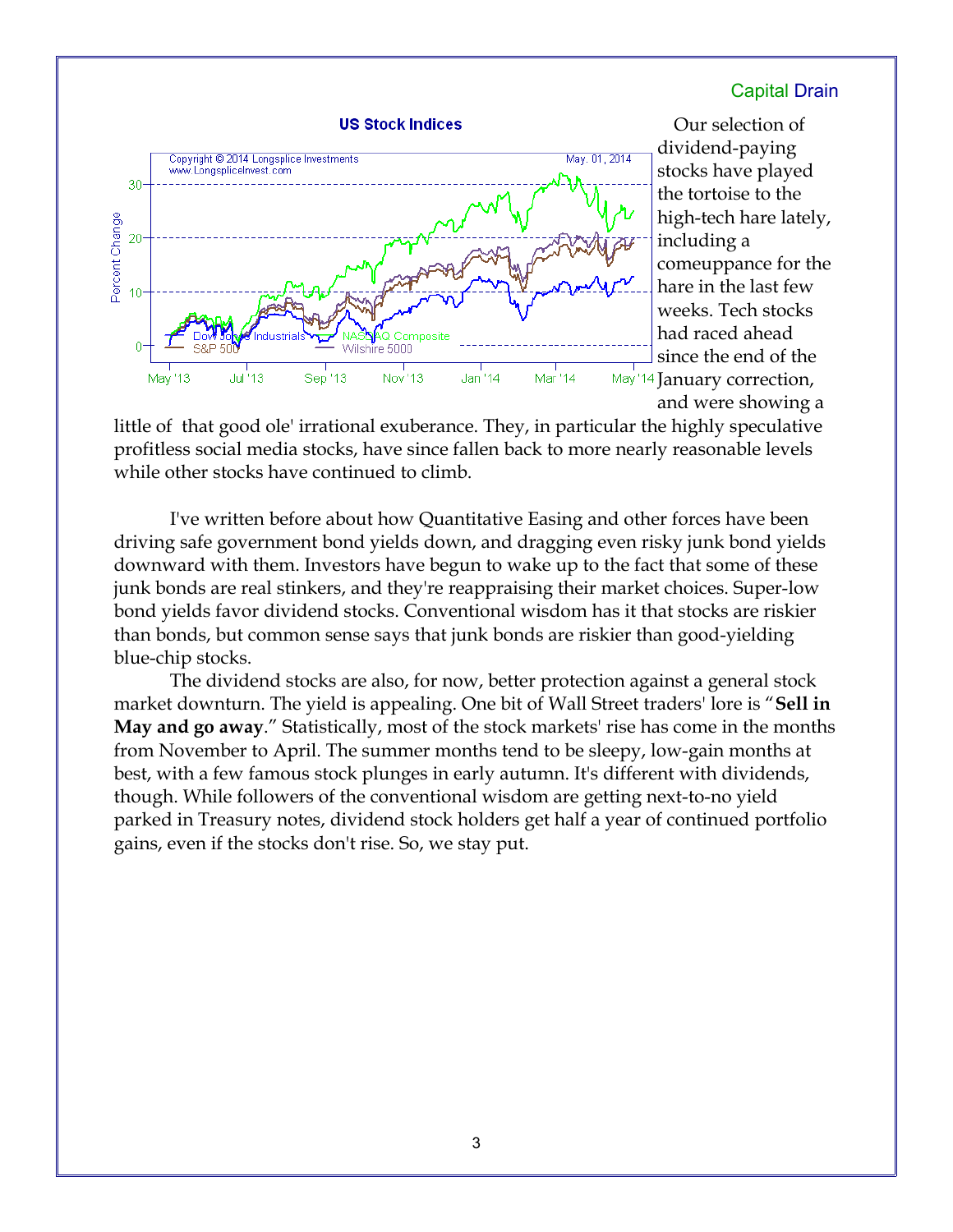

These conservative stocks are also a comfortable place to be when the world gets scary, as **Russia** is now making it in their bid for **Ukraine**. As it happens, even the stock markets nearest to the action do not appear very May '14 concerned. The FTSE

100, CAC 40, and

DAX 30 are London, Paris, and Frankfurt, respectively. If they're not acting scared, nor will I.

I took some time, though, to scan the companies I hold for any significant exposure to the Ukrainian or Russian economy. No problem. The most at risk of the bunch appears to be DuPont, but they're everywhere (offices in 69 countries) and their Russian and Ukrainian offices are only a tiny part of their total.

It is with something of a heavy heart that I tell you that I'm selling another of the stocks I've been holding. In general, I have a lot of respect for **Pfizer** as a company.<sup>[1](#page-3-0)</sup> I've held their stock off and on for decades, quite happily. I'm about to go back to 'off'.

Pfizer has launched a bid to buy another big drug company, AstraZeneca, based in the UK. The specific problems in my opinion are:

- Big mergers on average destroy value. They're simply harder than they look.
- This merger proposes to create the largest drug company in the world. Approval by the UK, EU, and US anti-trust regulators is far from assured.
- The rationale for the merger is too centered on the external factor of optimizing taxes, rather than performance.
- The operating efficiency they hope for comes largely from laying off staff from overlapping functions. That's an important part of a merger, but is disruptive at best.
- They also talk about improving competitiveness by merging their complementary product lines. As far as I can see, though, they don't talk a lot about synergies of combining their research programs. I would be much more impressed if they put more focus on improving research. That, not Pac-Man acquisitions, should be the real strength of a pharma company.

So, I wish them luck, but I'm selling their stock. If they do well, I may buy it again someday. In the meantime, for me, all the uncertainties of the merger make the risk too high for the reward, compared to other options.

<span id="page-3-0"></span><sup>1</sup> Full disclosure: one of my siblings is a Pfizer employee.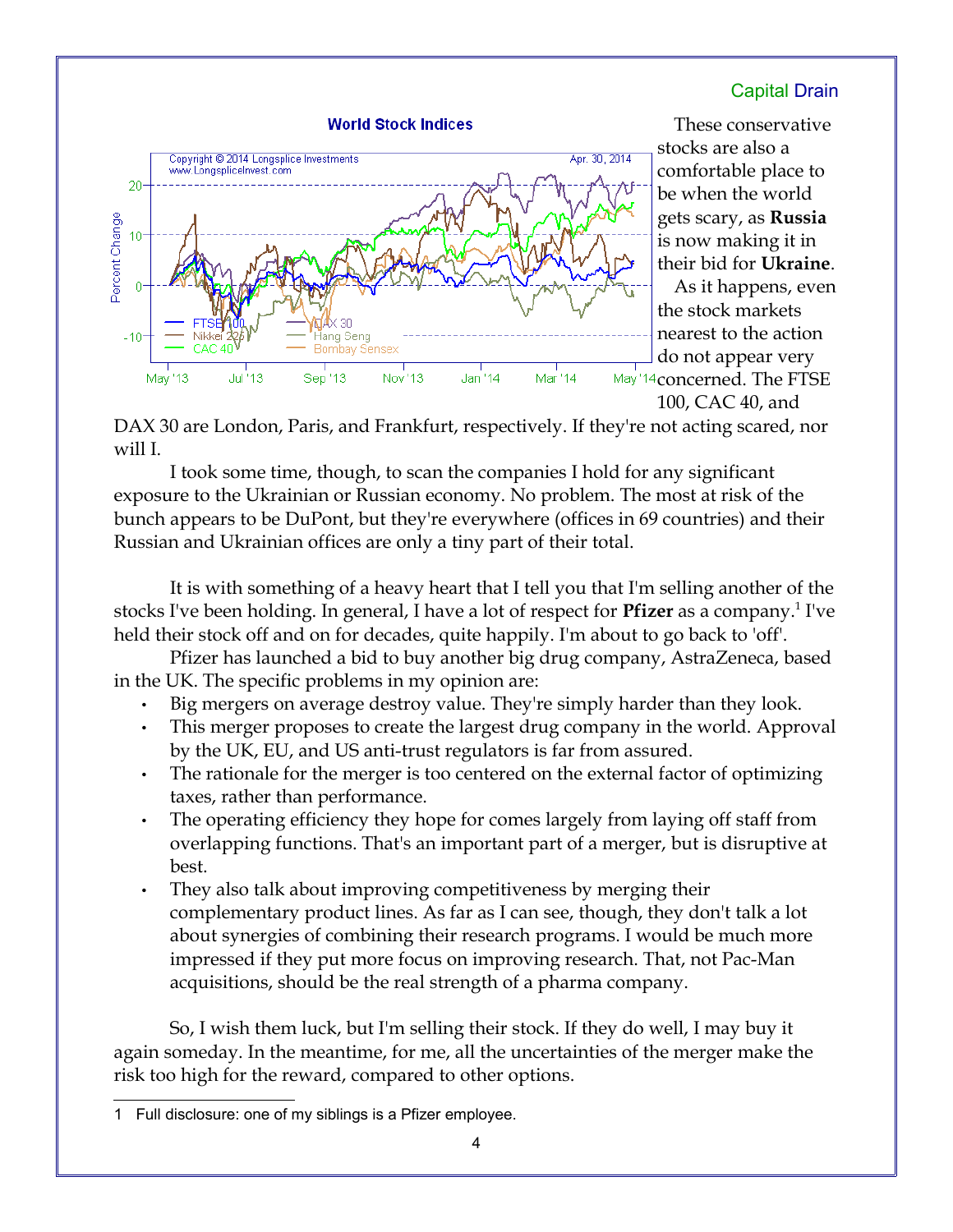To their credit, by the way, the stock price has nearly doubled since I bought it, and the dividends have been rising regularly and by large percentages. The price has jumped on the initial merger announcement. Take advantage of that.

In other news, the US government is finally talking about bringing **criminal charges against badly-behaving banks**.

NOT, though, against the huge US banks that scammed a generation of homebuyers, almost blew up the world, costing millions of working people their jobs, and had to be rescued with taxpayer money, and have since shown scorn rather than gratitude or even humility. No, not them.

Two Swiss banks may be charged for criminally aiding US tax evaders. Mind you, that is serious. But it's not the worst thing bankers have done these past ten years.

I'm reminded of the joke:

Why is Bernie Madoff the only banker who went to prison?

Only he robbed the 1%. Funny, hunh? In a crying-while-ruefully-laughing kind of way.

You've probably read enough of my railing against overpriced internet IPOs, but I will do it again now for the **Chinese web IPOs** that are currently coming to US stock exchanges.

All the great (dreadful) investing rationalizations are present: Yes, (sincerely, not sarcasm) China is a great country, their markets are enormous, their entrepreneurs are very capable, the internet is an epoch-making technology, social networking is hugely popular, he who dares triumphs,... have I left any out?

However. These particular stocks have (even by internet standards) very low income and no profits. China's history of corporate accounting, and oversight of public companies is short and not encouraging. Legal structures are not mature nor stable. Barriers to entry for new competitors or new waves of products are low.

In short, there are far too many unknowns, and the prices they've been proposing are far too high. It's just a bad bet. At least at a casino you know the rules and by how much the odds are against you.

There are better ways to invest your money.

That leads nicely to a fundamental question: **How does one pick attractive investments?**

Buy low, sell high. Everyone agrees so far.

In my opinion:

Ignore recent market behavior, except possibly as a contrarian warning. Don't chase recent high performance. Don't ignore recent bad performers. (Where by 'recent' I mean up to the past few years, much longer than the last few days or weeks)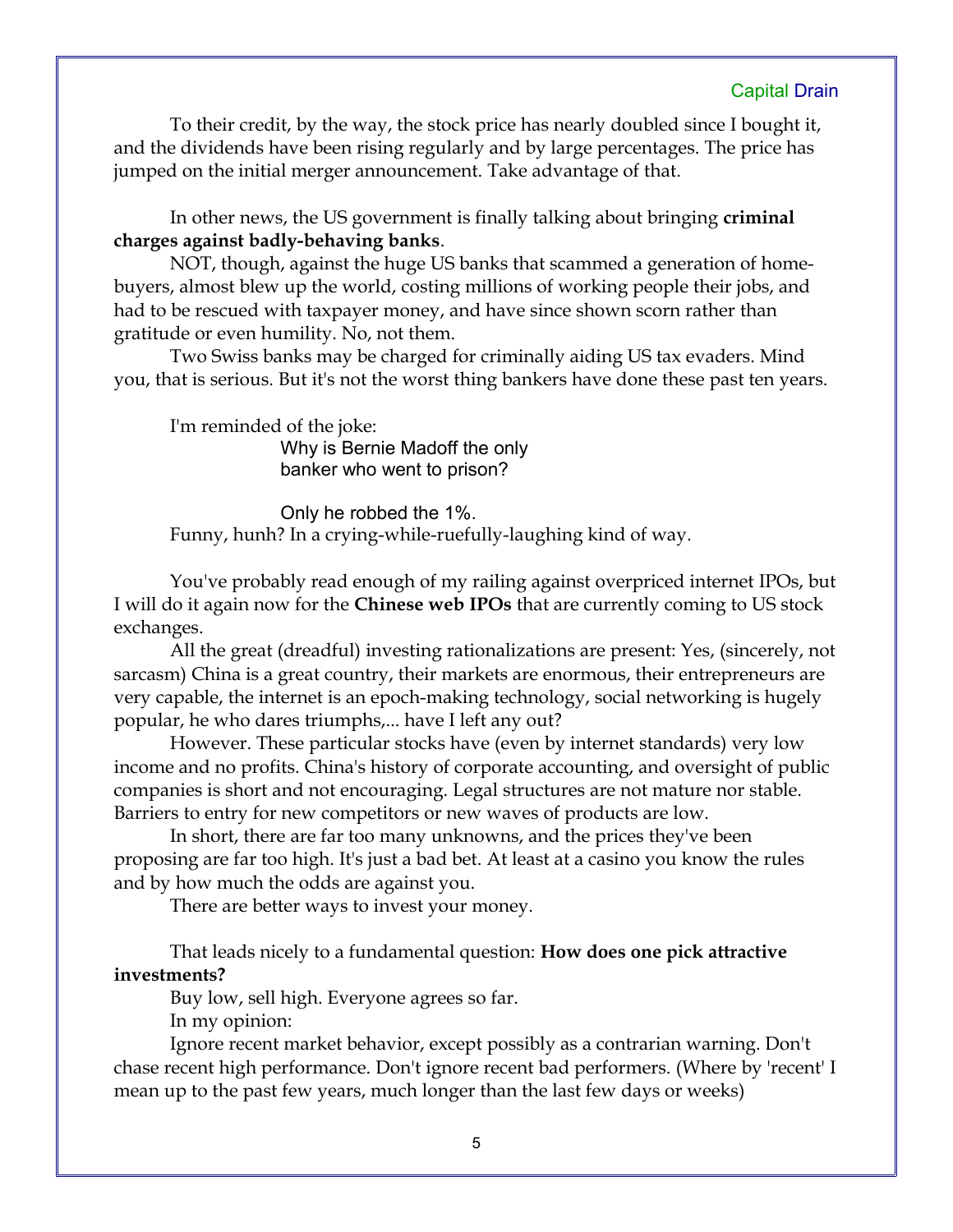Financial orthodoxy is that you can't outsmart the markets. The markets are the distilled wisdom of a lot of smart, educated, experienced, well-funded investors.

My heresy is that sometimes you can be less dumb than the markets. We're a social animal and we can easily be swayed by what others in our pack are doing or saying. We're not perfect thinkers. We sometimes get over-focused, and sometimes get forgetful. When we see something new, we sometimes don't understand it.

I'm not proposing that I'm above any of those failings, and certainly not saying that the market is always wrong.

What I do to try to get an investing advantage is to explicitly think about those (and other) possible mistakes: what is just too much of a fad? What is being ignored? And so on.

That reflection leads to the real questions: what is too expensive compared to its risk, and what is cheap because it's out of fashion? If nothings seems to be mis-valued as far as I can tell, then the market may be right for a while, and I can feel comfortable investing right in the middle of the main stream, while I keep my eyes open for exceptions.

I hope you've enjoyed reading this.

If you have any questions, please write or phone. If you want to read more, the company [web site](http://www.LongspliceInvest.com/newsletter.shtml) has archived editions of this letter, lots of charts, and links to other interesting sites. There's also a [web log](http://www.LongspliceInvestments.com/ricksblog) where I discuss the process and progress of starting the mutual fund, along with occasional economic or investing thoughts..

**Please forward this to any and all friends who are interested. Thanks!** If you got this as a forwarded copy, you can get on the list to get your own future copies directly by sending me your email address.

You can [subscribe online here](http://www.longspliceinvest.com/ricksblog/subscribe/) to get email notification of both new blog posts and new newsletters.

> Take care, Rick

Rick Drain CapitalDrain **CapitalDrain @LongspliceInvest.com** Alameda CA 94501-1373

 "Our doubts are traitors, And make us lose the good that we oft might win, By fearing to attempt." --W. Shakespeare